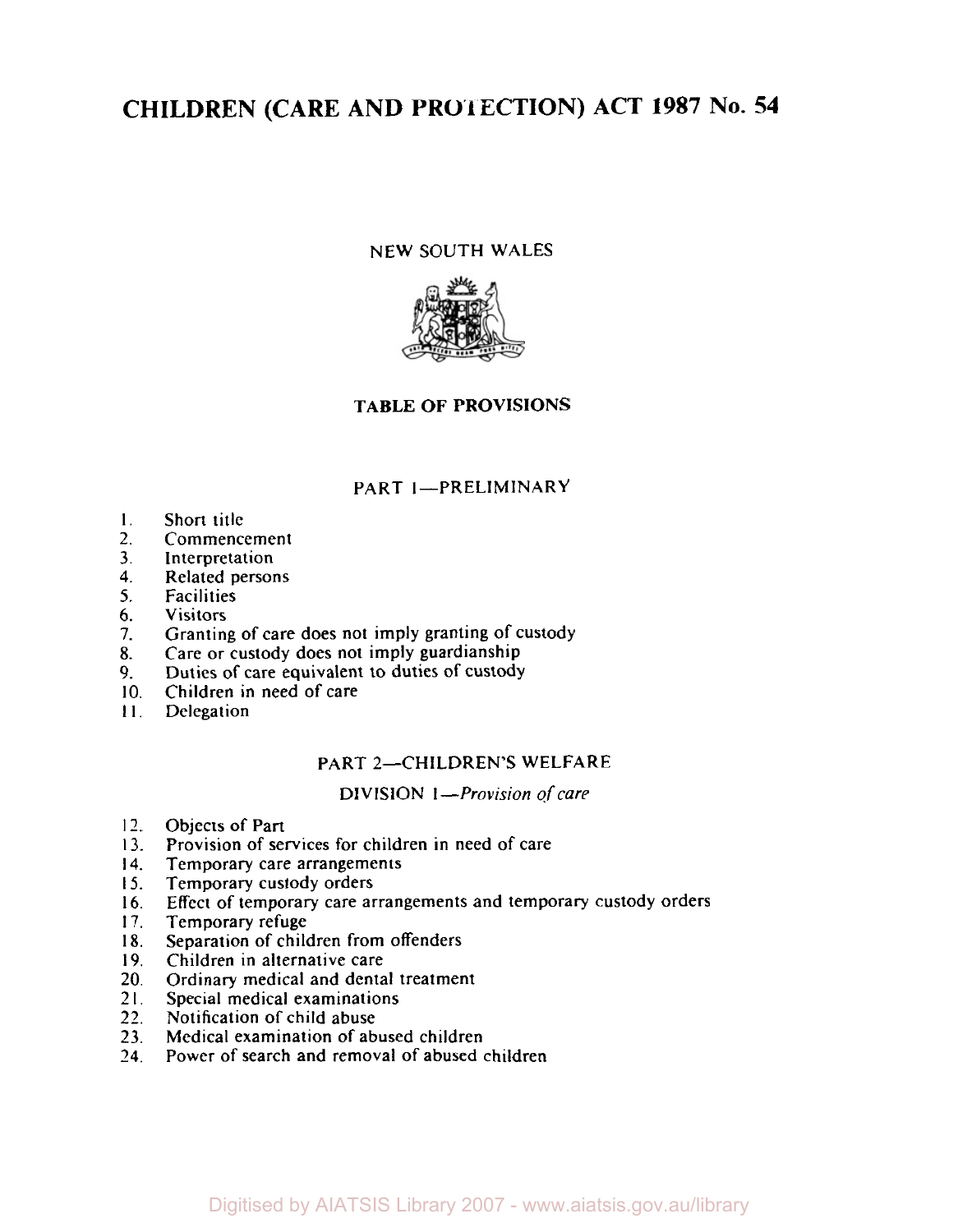## DIVISION *2-Offences*

## *25.*  Child abuse

- **26.**  Neglect of children
- **27.**  Unauthorised removal of children, etc.
- *28.*  Tattooing of children
- **29.**  Leaving children unsupervised in motor vehicles

## PART 3-LICENSING OF CHILD CARE ARRANGEMENTS

#### DIVISION *I-Child care services*

- 30. Application of Division
- 31. Unlicensed persons not to provide child care services
- 32. Licences
- *33.*  Termination of illegal child care services

## DIVISION *2-Residential child care centres*

- 34. Unauthorised persons not to conduct residential child care centres
- *35.*  Unlicensed premises, etc., not to be used as residential child care centres
- 36. Licences
- 37. Removal of children from unlicensed residential child care centres
- *38.*  Notification of deaths at licensed residential child care centres
- 39. Entry without warrant into premises of residential child care centres

#### DIVISION *3-Private fostering agencies*

- *40.*  Unauthorised private fostering agencies prohibited
- 41. Private fostering agency authorities

## DIVISION *4-Fostering*

- *42.*  Unauthorised fostering prohibited
- *43.*  Fostering authorities
- *44.*  Unauthorised foster placements prohibited
- *45.*  Lump sum payments for care of children
- **46.**  Proceedings for offences

## DIVISION *5-General*

- *47.*  Reports
- *48.*  Exemptions
- *49.*  Revocation of exemptions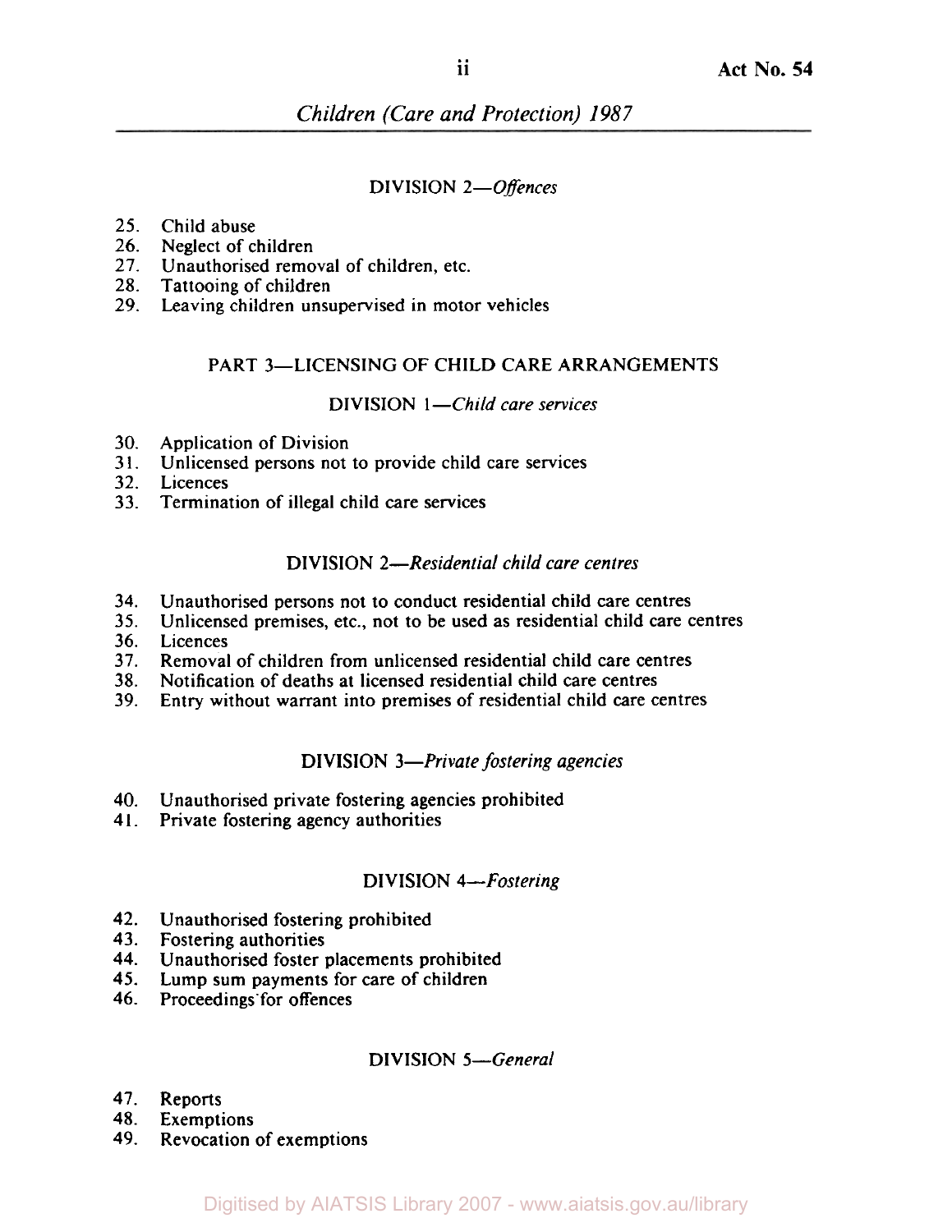## PART 4-EMPLOYMENT OF CHILDREN

- 50. Children not to be employed in certain cases unless licensed
- 51. Children not to be employed for pornographic purposes
- 52. Entertainment and performances by children
- 53. Licences to employ children for certain purposes
- 54. Occupational health and safety legislation

#### PART 5-CHILDREN IN NEED OF CARE

**DIVISION 1-Preliminary** 

- 55. Objects of Part
- 56. Interpretation

#### DIVISION 2-Care applications

- 57. Care applications
- 58. Service of care applications
- 59. Removal of children pursuant to order of the Children's Court
- 60. Removal of children without warrant
- 61. Power of search and removal of children in need of care
- 62. Care **of** children pending care proceedings
- 63. Duties of Director-General to give information to certain persons

#### DIVISION 3-Hearings

- 64. Attendance of witnesses, etc.
- 65. Right of appearance
- 66. Children's Court's powers with respect to representation for children
- 67. Exclusion of general public from proceedings
- 68. Publication of names, etc.
- 69. Children's Court to explain proceedings to children
- 70. Procedure generally
- 71. Admissibility of certain statements

#### DIVISION **4-Children's** Court orders

- 72. Children's Court's powers with respect to children in need of care
- 73. Restrictions on making orders under **sec.** 72
- 74. Assessment reports
- 75. Variation of orders under **sec.** 72

#### DIVISION 5-Adjournments

- 76. Adjournments by the Children's Court
- 77. Care of children during adjournments
- 78. Duties of the Children's Court to give information **to** certain persons
- 79. Enforcement of undertakings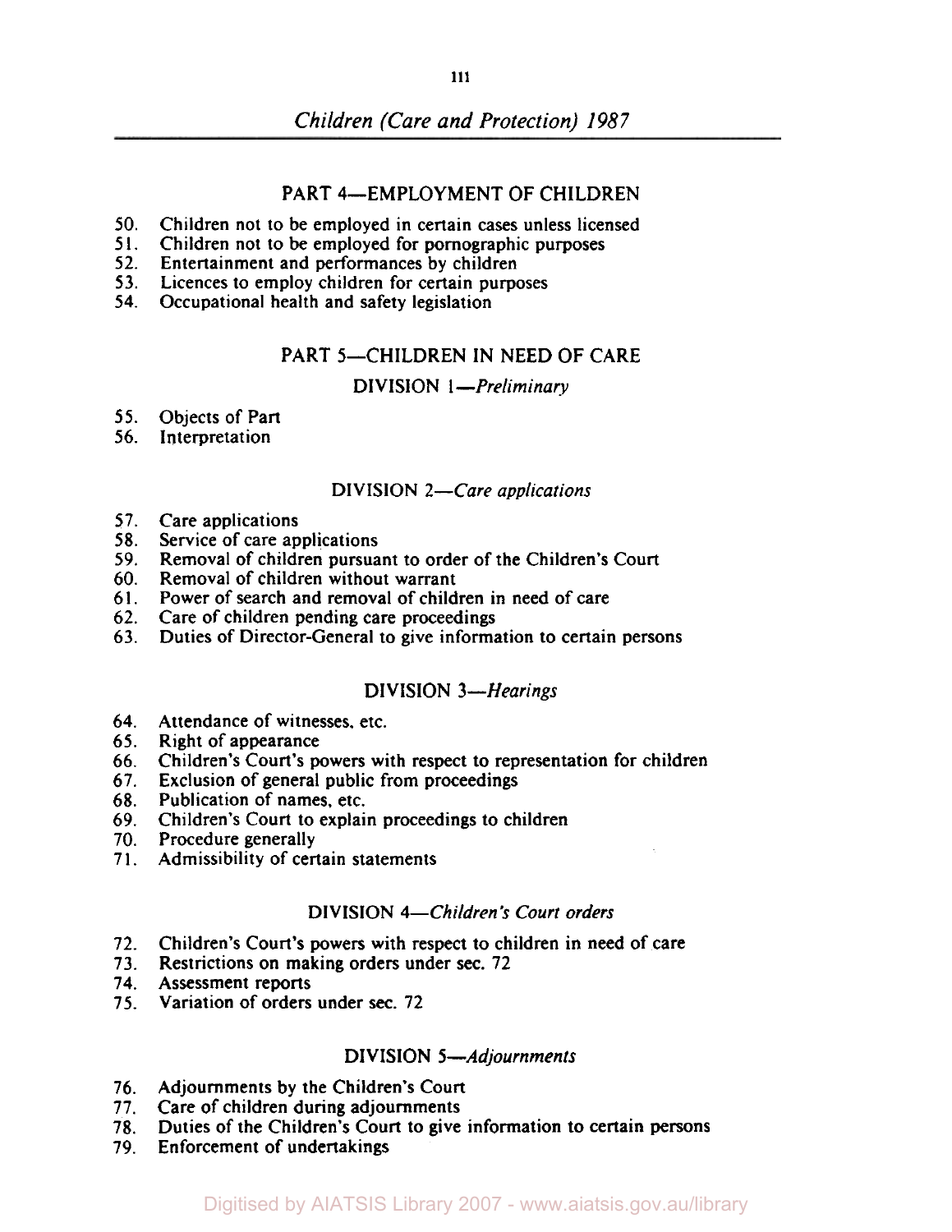## 80. Adjournments by authorised justices prior to hearings

## DIVISION 6-Appeals

## 81. Appeals

## DIVISION 7-Effect of orders under sec. 72

- 82. Supervision. etc., of children subject to orders under sec. 72
- 83. Entry without warrant into certain premises
- 84. Enforcement of undertakings

## DIVISION 8-General

- 85. Application of Justices Act 1902 to secure attendance of witnesses, etc.
- 86. Care of children arrested under sec. 85
- 87. Care of Aboriginal children
- 88. Power of Supreme Court

# PART 6-WARDS AND PROTECTED PERSONS

- 89. Administration
- 90. Guardianship of wards
- 91. Functions of the Minister in relation to wards and protected persons
- 92. Functions of the Minister in relation to former wards and protected persons
- 93. Wards or protected persons leaving custody, etc.
- **94.**  Search warrants
- 95. Reciprocity between States and Territories
- 96. Jurisdiction of Supreme Court not affected

## PART 7-CHILDREN'S BOARDS OF REVIEW

- 97. Interpretation
- *98.*  Children's Review Panel
- 99. Boards of Review
- 100. Functions of a Board of Review
- **101.**  Copies of report

# PART 8-COMMUNITY WELFARE APPEALS TRIBUNAL

- 102. Interpretation
- 103. Constitution of Tribunal
- 104. Appeals
- 105. Parties to appeals
- 106. Lodging of material documents with the Tribunal
- 107. Operation and implementation of a decision pending appeal
- 108. Powers of the Tribunal in respect of appeals
- 109. Effect of decisions of the Tribunal